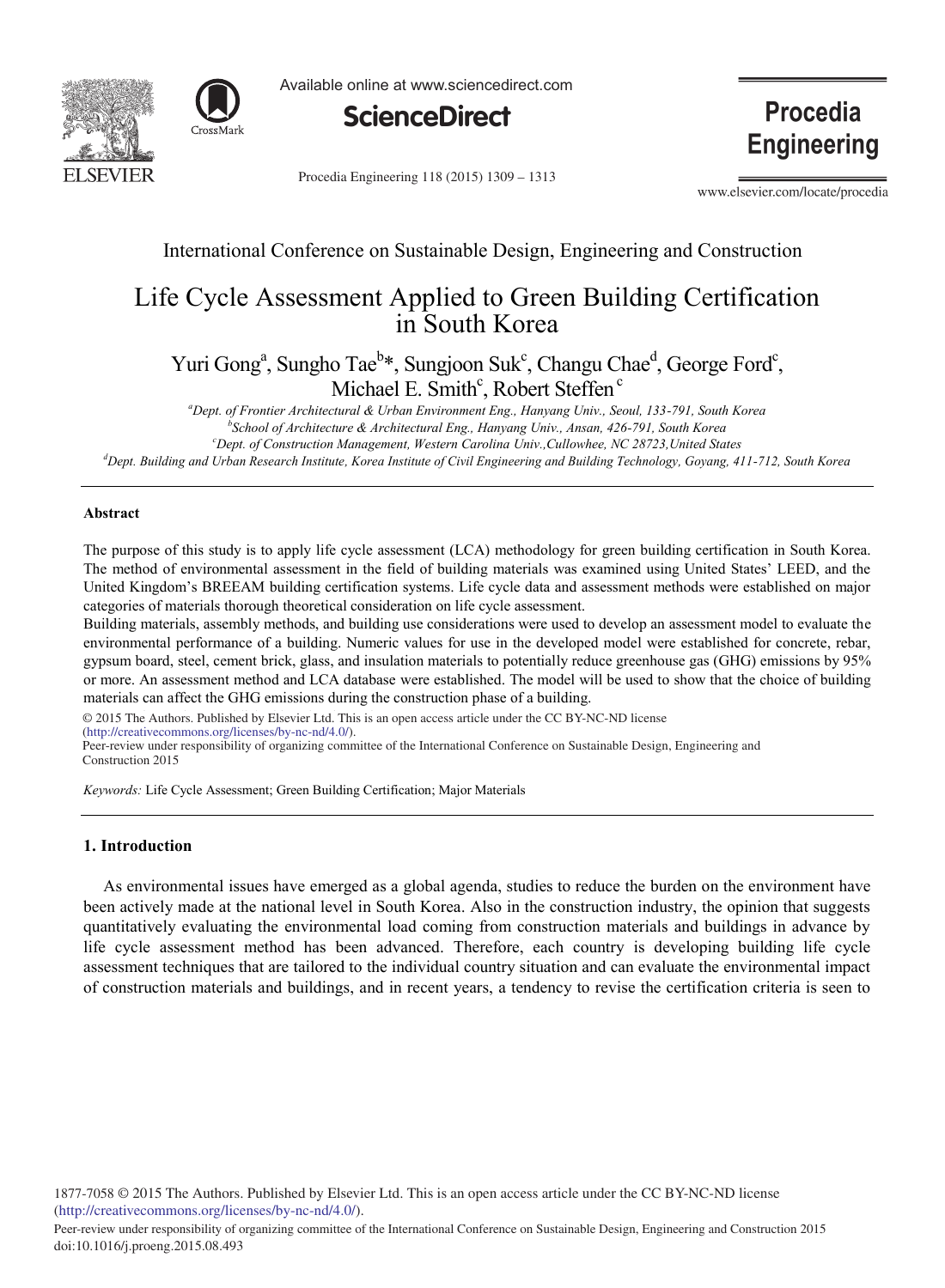apply the LCA results to the green building certification system. However, in South Korea's green building certification system G-SEED, the eco-friendly evaluation of buildings based on life cycle assessment has not been applied, and the score has only been given by whether or not to use the product which acquired an environmental product declaration (EPD) in materials and recyclable content. Such evaluation methods have the limitation that it is difficult to determine quantitatively the effect that the selection of eco-friendly building materials brings to the environmental performance of buildings. Therefore, the approach where building materials, construction assemblies and environmental impact assessment results of buildings are organically linked to each other and evaluated in the certification system is required. Thus, this study has a goal of suggesting a LCA method for buildings in Korea's G-SEED through the integrated assessment model. For this, the building life cycle assessment methods and the certification standards which are being reflected in international green building certification systems (LEED, CASBEE, and BREEAM) were analyzed. Also an integrated assessment model that can be linked to a green building certification system in construction material level, construction assembly level and building level based on the analyzed evaluation method was established, and the evaluation method and database which are required in each level have been established.

#### **2. Analysis of Environment Assessment Method for Green Building Certification System**

Recently, when it comes to the international green building certification systems, the LCA certification standard of buildings has been introduced and revised to reduce the environmental burden of buildings in the country. Therefore, representative international green building certification systems were analyzed as shown in Table 1 for the introduction of LCA in the construction sector of G-SEED. Major Green building certification systems are the LEED of US, the BREEAM of UK and the CASBEE of Japan. In LEED V4 which was recently revised, an assessment of the life cycle can be done by choosing one of Materials and Resources category Building Life-Cycle Impact items. The assessment method is to evaluate three certification systems including a global warming aspect using a LCA tool which gives a score based upon a reduction of more than 10% compared to the standard building. Also, the item gives an assumed improved score when using the EPD material. In BREEAM, the evaluation of building materials is being applied in detail since the initial version and the environmental performance assessment and information on building materials has been shared using its town building material information site called Green Guide. Also, the LCA programs such as ENVEST 2 and IMPACT have been used. By linking the evaluation results with the BREEAM, the environmental performance evaluation results of buildings have been reflected in the green building certification system. The CASBEE in Japan is a comprehensive performance assessment tool of buildings for the realization of the

| Item                                   | <b>US LEEDV4</b>                              | <b>JAPAN CASBEE</b>                | UK BREEAM2014                                                  | <b>KOREA G-SEED</b>                    |
|----------------------------------------|-----------------------------------------------|------------------------------------|----------------------------------------------------------------|----------------------------------------|
| Evaluation Item                        | MRc1. Building life-cycle<br>impact reduction | Resources and Materials            | Mat 01 Life Cycle Impacts -                                    |                                        |
| Scope of Evaluation                    | Cradle to Grave with<br>Options               | Cradle to Gate                     | Cradle to Grave with<br>Options                                |                                        |
| Scoring                                | Up to 3 points                                | <b>BEE</b>                         | Up to 6 points                                                 |                                        |
| LCI DB                                 | Ecoinvent                                     | In-house DB                        | DB by individual company<br>UK Trade associations<br>Ecoinvent |                                        |
| <b>Building Material</b><br>Evaluation | EPD                                           | ECO MARK, Eco friendly<br>Products | Green Guide, EPD                                               | EDP, GR Mark, Carbon<br>Labeling, etc. |
| <b>Evaluation Program</b>              | any LCA program                               | In-house Spread sheet              | Mat Calculator or<br>any LCA program                           |                                        |
| <b>Standard Building</b>               | Set                                           | Set                                | Set                                                            |                                        |
| <b>Impact Category</b>                 | GWP,ODP,AP,EP,                                | LCCO <sub>2</sub>                  | 11 kinds including GWP                                         |                                        |

Table 1. Overview of domestic and international green building certification system LCA.